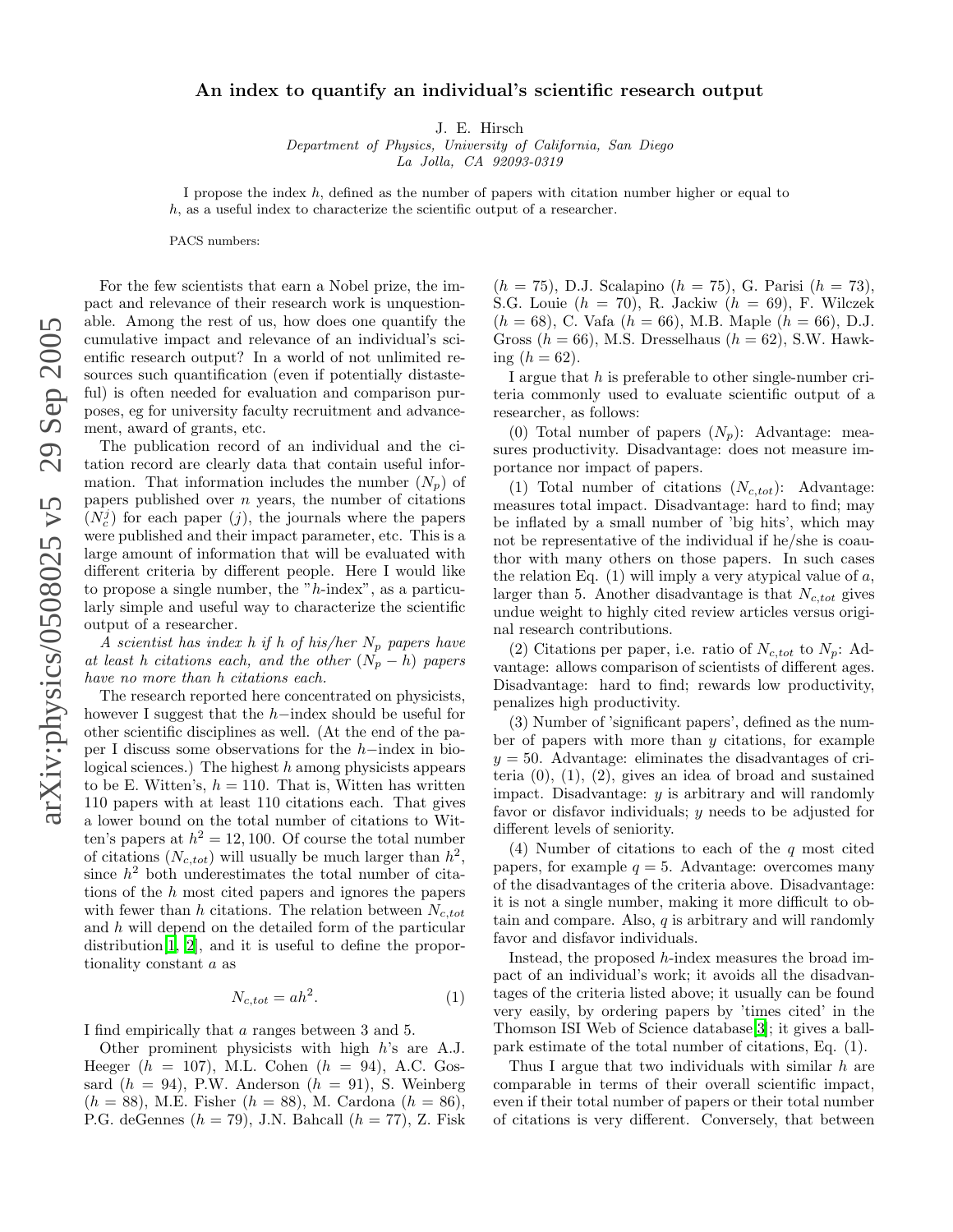two individuals (of the same scientific age) with similar number of total papers or of total citation count and very different h-values, the one with the higher  $h$  is likely to be the more accomplished scientist.

For a given individual one expects that  $h$  should increase approximately linearly with time. In the simplest possible model, assume the researcher publishes  $p$  papers per year and each published paper earns c new citations per year every subsequent year. The total number of citations after  $n + 1$  years is then

$$
N_{c,tot} = \sum_{j=1}^{n} pcj = \frac{pcn(n+1)}{2}
$$
 (2)

Assuming all papers up to year y contribute to the index h we have

$$
(n - y)c = h \tag{3a}
$$

$$
py = h \tag{3b}
$$

The left side of Eq. (3a) is the number of citations to the most recent of the papers contributing to  $h$ ; the left side of Eq. (3b) is the total number of papers contributing to  $h.$  Hence from Eq.  $(3),$ 

$$
h = \frac{c}{1 + c/p}n\tag{4}
$$

The total number of citations (for not too small  $n$ ) is then approximately

$$
N_{c,tot} \sim \frac{(1+c/p)^2}{2c/p}h^2\tag{5}
$$

of the form Eq.  $(1)$ . The coefficient a depends on the number of papers and the number of citations per paper earned per year as given by eq. (5). As stated earlier we find empirically that  $a \sim 3$  to 5 are typical values. The linear relation

$$
h \sim mn \tag{6}
$$

should hold quite generally for scientists that produce papers of similar quality at a steady rate over the course of their careers, of course  $m$  will vary widely among different researchers. In the simple linear model, m is related to c and p as given by eq.  $(4)$ . Quite generally, the slope of h versus n, the parameter m, should provide a useful yardstick to compare scientists of different seniority.

In the linear model, the minimum value of  $a$  in Eq. (1) is  $a = 2$ , for the case  $c = p$ , where the papers with more than  $h$  citations and those with less than  $h$  citations contribute equally to the total  $N_{c,tot}$ . The value of a will be larger for both  $c > p$  and  $c < p$ . For  $c > p$ , most contributions to the total number of citations arise from the 'highly cited papers' (the h papers that have  $N_c > h$ , while for  $c < p$  it is the sparsely cited papers



FIG. 1: The intersection of the 45 degree line with the curve giving the number of citations versus the paper number gives h. The total number of citations is the area under the curve. Assuming the second derivative is non-negative everywhere, the minimum area is given by the distribution indicated by the dotted line, yielding a=2 in Eq. 1.

(the  $N_p-h$  papers that have fewer than h citations each) that give the largest contribution to  $N_{c,tot}$ . We find that the first situation holds in the vast majority, if not all, cases. For the linear model defined in this example,  $a = 4$ corresponds to  $c/p = 5.83$  (the other value that yields  $a = 4, c/p = 0.17$ , is unrealistic).

The linear model defined above corresponds to the distribution

$$
N_c(y) = N_0 - \left(\frac{N_0}{h} - 1\right)y\tag{7}
$$

where  $N_c(y)$  is the number of citations to the y-th paper (ordered from most to least cited), and  $N_0$  is the number of citations of the most highly cited paper  $(N_0 = cn)$  in the example above). The total number of papers  $y_m$  is given by  $N_c(y_m) = 0$ , hence

$$
y_m = \frac{N_0 h}{N_0 - h} \tag{8}
$$

We can write  $N_0$  and  $y_m$  in terms of a defined in Eq. (1) as :

$$
N_0 = h[a \pm \sqrt{a^2 - 2a}] \tag{9a}
$$

$$
y_m = h[a \mp \sqrt{a^2 - 2a}] \tag{9b}
$$

For  $a = 2$ ,  $N_0 = y_m = 2h$ . For larger a, the upper sign in Eq. (9) corresponds to the case where the highly cited papers dominate (more realistic case) and the lower sign where the low-cited papers dominate the total citation count.

In a more realistic model,  $N_c(y)$  will not be a linear function of y. Note that  $a = 2$  can safely be assumed to be a lower bound quite generally, since a smaller value of a would require the second derivative  $\partial^2 N_c/\partial y^2$  to be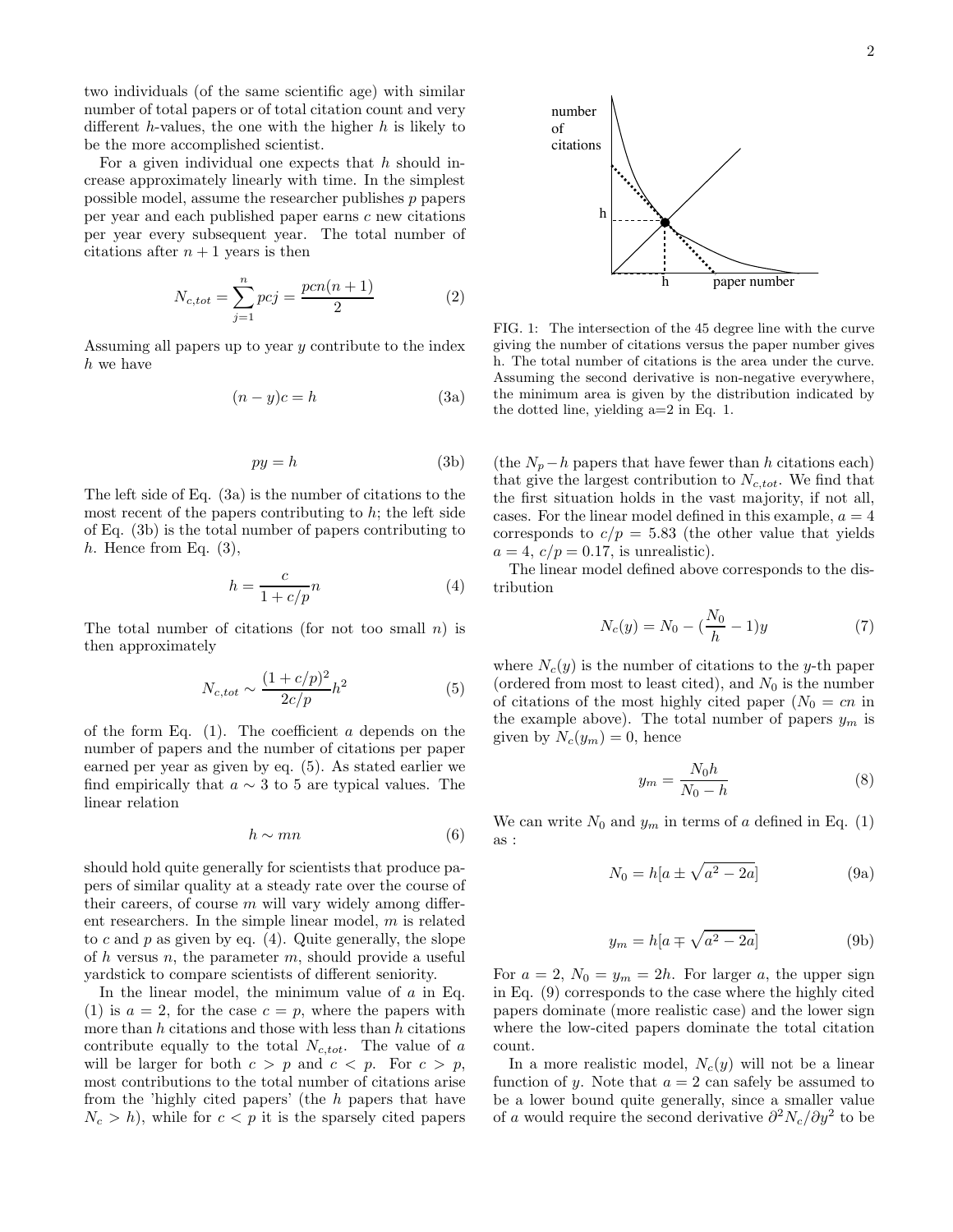negative over large regions of  $y$  which is not realistic. The total number of citations is given by the area under the  $N_c(y)$  curve, that passes through the point  $N_c(h) = h$ . In the linear model the lowest  $a = 2$  corresponds to the line of slope −1, as shown in Figure 1.

A more realistic model would be a stretched exponential of the form

$$
N_c(y) = N_0 e^{-(\frac{y}{y_0})^{\beta}}.
$$
 (10)

Note that for  $\beta \leq 1$ ,  $N''_c(y) > 0$  for all y, hence  $a > 2$  is true. We can write the distribution in terms of  $h$  and  $a$ as

$$
N_c(y) = \frac{a}{\alpha I(\beta)} h e^{-(\frac{y}{h\alpha})^{\beta}}
$$
\n(11)

with  $I(\beta)$  the integral

$$
I(\beta) = \int_0^\infty dz e^{-z^{\beta}} \tag{12}
$$

and  $\alpha$  determined by the equation

$$
\alpha e^{\alpha^{-\beta}} = \frac{a}{I(\beta)}\tag{13}
$$

The maximally cited paper has citations

$$
N_0 = \frac{a}{\alpha I(\beta)} h \tag{14}
$$

and the total number of papers (with at least one citation) is determined by  $N(y_m) = 1$  as

$$
y_m = h[1 + \alpha^\beta \ln(h)]^{1/\beta} \tag{15}
$$

A given researcher's distribution can be modeled by choosing the most appropriate  $\beta$  and a for that case. For example, for  $\beta = 1$ , if  $a = 3$ ,  $\alpha = 0.661$  and  $N_0 = 4.54h$ ,  $y_m = h[1 + .66lnh]$ . With  $a = 4$ ,  $\alpha = 0.4644$ ,  $N_0 = 8.61h$ and  $y_m = h[1 + 0.46ln(h)].$  For  $\beta = 0.5$ , the lowest possible value of a is 3.70; for that case,  $N_0 = 7.4h$ ,  $y_m = h[1 + 0.5ln(h)]^2$ . Larger a values will increase  $N_0$ and reduce  $y_m$ . For  $\beta = 2/3$ , the smallest possible a is  $a = 3.24$ , for which case  $N_0 = 4.5h$  and  $y_m = h[1 +$  $0.66ln(h)]^{3/2}.$ 

The linear relation between h and n Eq.  $(6)$  will of course break down when the researcher slows down in paper production or stops publishing altogether. There is a time lag between the two events. In the linear model assuming the researcher stops publishing after  $n_{stop}$  years, h continues to increase at the same rate for a time

$$
n_{lag} = \frac{h}{c} = \frac{1}{1 + c/p} n_{stop} \tag{16}
$$

and then stays constant, since now all published papers contribute to  $h$ . In a more realistic model  $h$  will smoothly level off as n increases rather than with a discontinuous change in slope. Still quite generally the time lag will be larger for scientists who have published for many years as Eq. (16) indicates.

Furthermore in reality of course not all papers will eventually contribute to h. Some papers with low citations will never contribute to a researcher's  $h$ , especially if written late in the career when  $h$  is already appreciable. As discussed by Redner[\[4](#page-4-3)], most papers earn their citations over a limited period of popularity and then they are no longer cited. Hence it will be the case that papers that contributed to a researcher's  $h$  early in his/her career will no longer contribute to h later in the individual's career. Nevertheless it is of course always true that h cannot decrease with time. The paper or papers that at any given time have exactly h citations are at risk of being eliminated from the individual's h-count as they are superseded by other papers that are being cited at a higher rate. It is also possible that papers 'drop out' and then later come back into the h-count, as would occur for the kind of papers termed 'sleeping beauties'[\[5](#page-4-4)].

For the individual researchers mentioned earlier I find n from the time elapsed since their first published paper till the present, and find the following values for the slope m defined in Eq. (6): Witten,  $m = 3.89$ ; Heeger,  $m = 2.38$ ; Cohen,  $m = 2.24$ ; Gossard,  $m = 2.09$ ; Anderson,  $m = 1.88$ ; Weinberg,  $m = 1.76$ ; Fisher,  $m = 1.91$ ; Cardona,  $m = 1.87$ ; deGennes,  $m = 1.75$ ; Bahcall,  $m = 1.75$ ; Fisk,  $m = 2.14$ ; Scalapino,  $m = 1.88$ ; Parisi,  $m = 2.15$ ; Louie,  $m = 2.33$ ; Jackiw,  $m = 1.92$ ; Wilczek,  $m = 2.19$ ; Vafa,  $m = 3.30$ ; Maple,  $m = 1.94$ ; Gross,  $m = 1.69$ ; Dresselhaus,  $m = 1.41$ ; Hawking,  $m = 1.59$ . From inspection of the citation records of many physicists I conclude:

(1) A value  $m \sim 1$ , i.e. an h index of 20 after 20 years of scientific activity, characterizes a successful scientist.

(2) A value  $m \sim 2$ , i.e. an h-index of 40 after 20 years of scientific activity, characterizes outstanding scientists, likely to be found only at the top universities or major research laboratories.

(3) A value  $m \sim 3$  or higher, i.e. an h-index of 60 after 20 years, or 90 after 30 years, characterizes truly unique individuals.

The m-parameter ceases to be useful if a scientist does not maintain his/her level of productivity, while the hparameter remains useful as a measure of cumulative achievement that may continue to increase over time even long after the scientist has stopped publishing altogether.

Based on typical  $h$  and  $m$  values found, I suggest that (with large error bars) for faculty at major research universities  $h \sim 10$  to 12 might be a typical value for advancement to tenure (associate professor), and  $h \sim 18$  for advancement to full professor. Fellowship in the American Physical Society might occur typically for  $h \sim 15$ to 20. Membership in the US National Academy of Sciences may typically be associated with  $h \sim 45$  and higher except in exceptional circumstances. Note that these estimates correspond roughly to typical number of years of sustained research production assuming an  $m \sim 1$  value, the time scales of course will be shorter for scientists with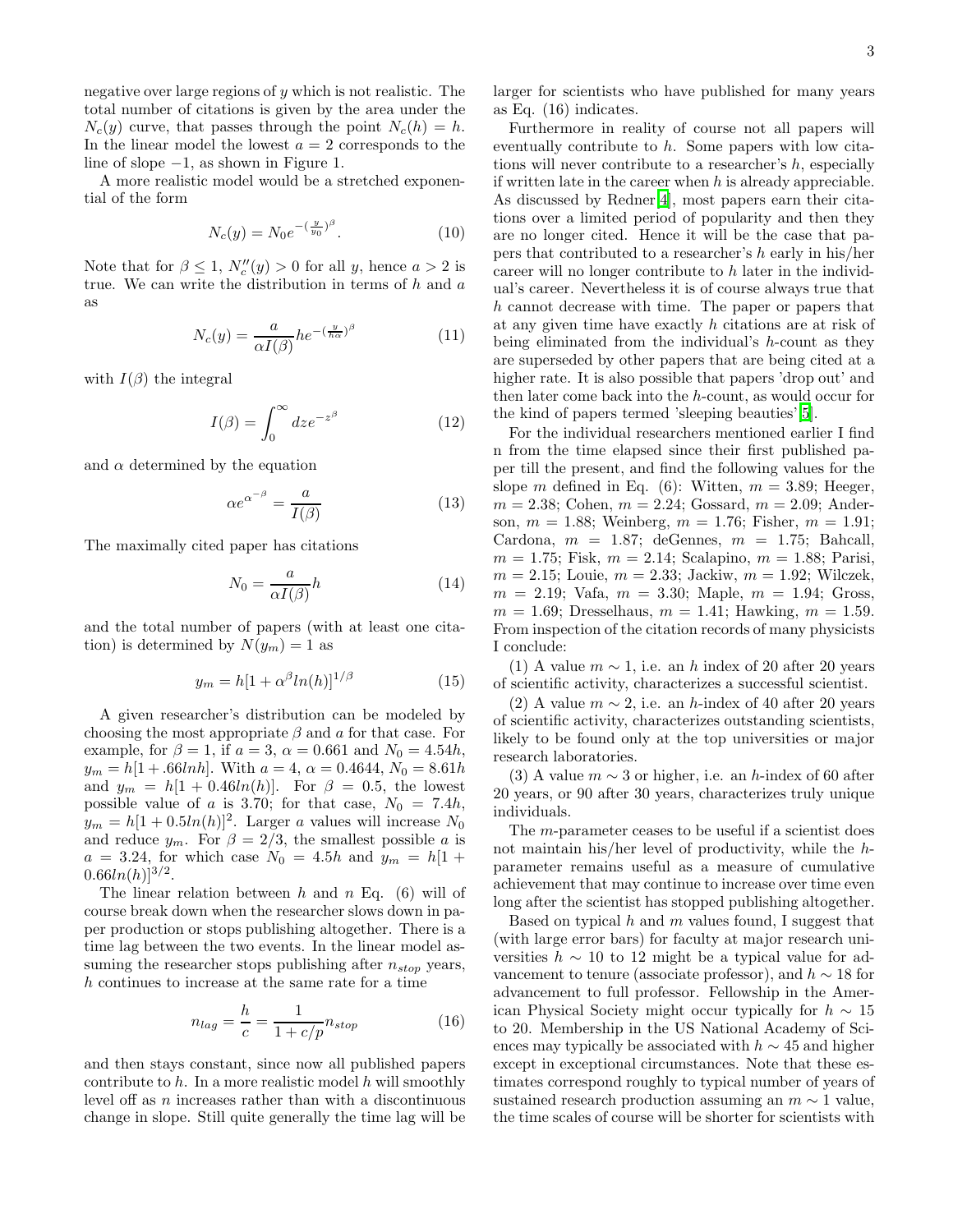higher  $m$  values. Note that the time estimates are taken from the publication of the first paper which typically occurs some years before the Ph.D. is earned.

There are however a number of caveats that should be kept in mind. Obviously a single number can never give more than a rough approximation to an individual's multifaceted profile, and many other factors should be considered in combination in evaluating an individual. This and the fact that there can always be exceptions to rules should be kept in mind especially in life-changing decisions such as the granting or denying of tenure. There will be differences in typical h-values in different fields, determined in part by the average number of references in a paper in the field, the average number of papers produced by each scientist in the field, and also by the size (number of scientists) in the field (although to a first approximation in a larger field there are more scientists to share a larger number of citations, so typical  $h$ -values should not necessarily be larger). Scientists working in non-mainstream areas will not achieve the same very high h values as the top echelon of those working in highly topical areas. While I argue that a high  $h$  is a reliable indicator of high accomplishment, the converse is not necessarily always true. There is considerable variation in the skewness of citation distributions even within a given subfield, and for an author with relatively low h that has a few seminal papers with extraordinarily high citation counts, the h-index will not fully reflect that scientist's accomplishments. Conversely, a scientist with a high h achieved mostly through papers with many coauthors would be treated overly kindly by his/her h. Subfields with typically large collaborations (eg high energy experiment) will typically exhibit larger h-values, and I suggest that in cases of large differences in the number of coauthors it may be useful in comparing different individuals to normalize  $h$  by a factor that reflects the average number of coauthors. For determining the scientific 'age' in the computation of  $m$ , the very first paper may sometimes not be the appropriate starting point if it represents a relatively minor early contribution well before sustained productivity ensued.

Finally, in any measure of citations ideally one would like to eliminate the self-citations. While self-citations can obviously increase a scientist's  $h$ , their effect on  $h$ is much smaller than on the total citation count. First, all self-citations to papers with less than h citations are irrelevant, as are the self-citations to papers with many more than  $h$  citations. To correct  $h$  for self-citations one would consider the papers with number of citations just above  $h$ , and count the number of self-citations in each. If a paper with  $h+n$  citations has more than n self-citations, it would be dropped from the  $h$ -count, and  $h$  would drop by 1. Usually this procedure would involve only very few if any papers. As the other face of this coin, scientists intent in increasing their h-index by self-citations would naturally target those papers with citations just below h.

As an interesting sample population I computed  $h$  and m for the physicists that obtained Nobel prizes in the



FIG. 2: Histogram giving number of Nobel-prize recipients in Physics in the last 20 years versus their h-index. The peak is at h-index between 35 and 39.

last 20 years (for calculating  $m<sub>1</sub>$  used the latter of the first published paper year or 1955, the first year in the ISI database). However the set was further restricted by including only the names that uniquely identified the scientist in the ISI citation index. This restricted our set to 76% of the total, it is however still an unbiased estimator since the commonality of the name should be uncorrelated with  $h$  and  $m$ .  $h$ -indices range from 22 to 79, m-indices from 0.47 to 2.19. Averages and standard deviations are  $\langle h \rangle = 41$ ,  $\sigma_h = 15$ , and  $\langle m \rangle = 1.14$ ,  $\sigma_m = 0.47$ . The distribution of h-indices is shown in Figure 2, the median is at  $h_m = 35$ , lower than the mean due to the tail for high  $h$  values. It is interesting that Nobel prize winners have substantial h indices (84% had h of at least 30), indicating that Nobel prizes do not originate in one stroke of luck but in a body of scientific work. Notably the values of m found are often not high compared to other successful scientists (49% of our sample had  $m < 1$ ). This is clearly because Nobel prizes are often awarded long after the period of maximum productivity of the researchers.

As another example, among newly elected members in the National Academy of Sciences in Physics and Astronomy in 2005 I find  $\langle h \rangle = 44$ ,  $\sigma_h = 14$ , highest  $h = 71$ , lowest  $h = 20$ , median  $h_m = 46$ . Among the total membership in NAS in Physics the subgroup of last names starting with A and B has  $\langle h \rangle = 38, \sigma_h = 10$ ,  $h_m = 37$ . These examples further indicate that the index  $h$  is a stable and consistent estimator of scientific achievement.

An intriguing idea is the extension of the h-index concept to groups of individuals[\[6\]](#page-4-5). The SPIRES high energy physics literature database[\[7\]](#page-4-6) recently implemented the h-index in their citation summaries, and it also al